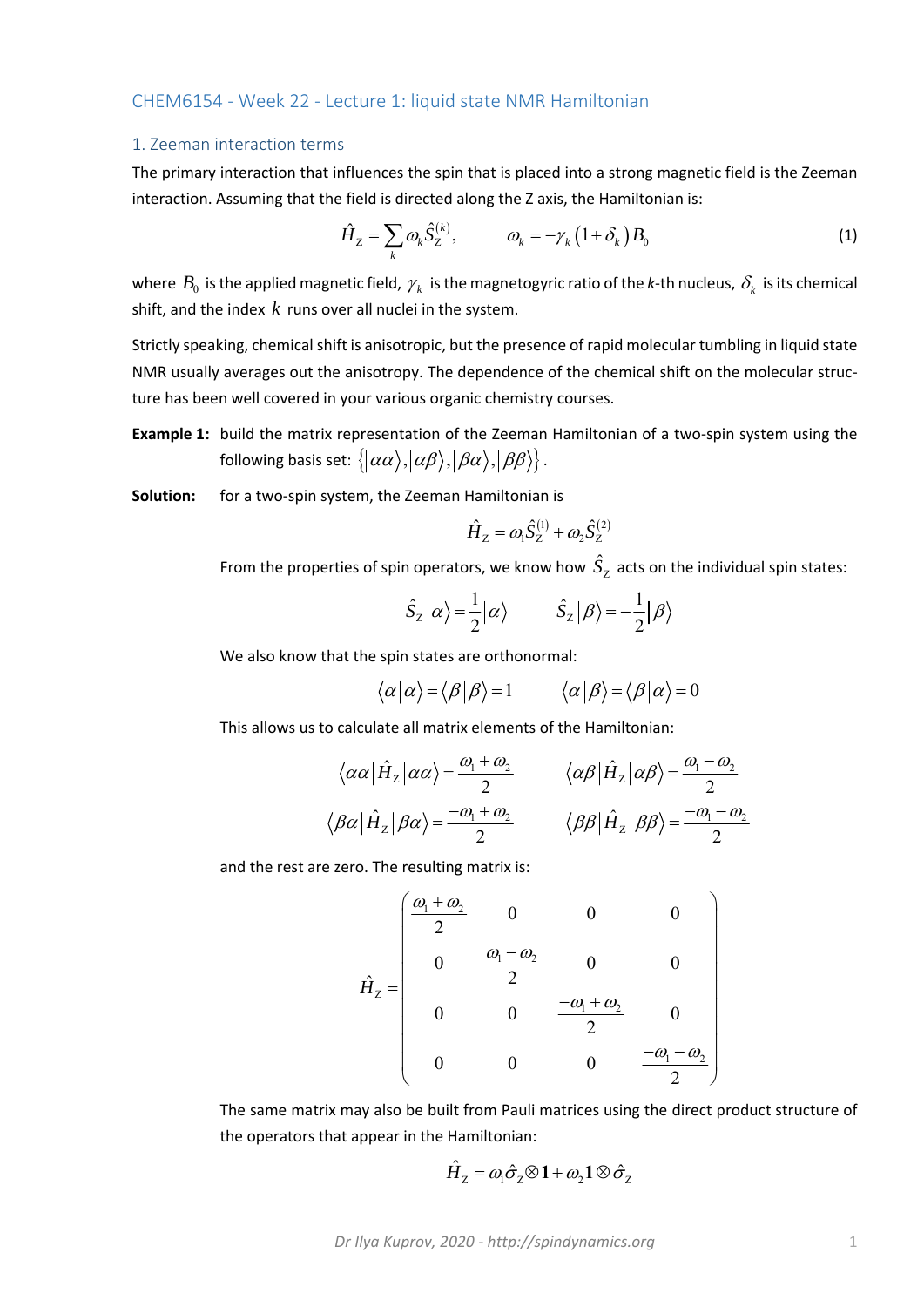#### 2. *J*‐coupling terms

The *J*-coupling Hamiltonian between spin  $L$  and spin  $S$  has the following form:

$$
\hat{H}_J = 2\pi J \left[ \hat{L}_X \hat{S}_X + \hat{L}_Y \hat{S}_Y + \hat{L}_Z \hat{S}_Z \right]
$$
\n(2)

when the interacting spins belong to the same nuclear type (*strong coupling*) and the following form

$$
\hat{H}_J = 2\pi J \left[ \hat{L}_2 \hat{S}_2 \right]
$$
 (3)

when the interacting spins belong to different nuclear types (*weak coupling*). In both expressions, *J* is the interaction amplitude, measured conventionally in Hz. Nuclear spin Hamiltonians use angular fre‐ quency units, hence the factor of  $2\pi$  in front. Weak *J*-coupling appears when the difference in the Zeeman frequencies of the two spins is much greater than  $J$ . In that case, the spins move too rapidly relative to one another for the  $\hat{L}_{\rm X}\hat{S}_{\rm X}+\hat{L}_{\rm Y}\hat{S}_{\rm Y}$  term to have an effect, and it may be dropped.

**Example 2:** build the matrix representation of the liquid state NMR Hamiltonian of a two-spin system using the following basis set:  $\{|\alpha\alpha\rangle, |\alpha\beta\rangle, |\beta\alpha\rangle, |\beta\beta\rangle\}$ .

Solution: for a two-spin system, the liquid state NMR Hamiltonian is

$$
\hat{H} = \omega_1 \hat{L}_2 + \omega_2 \hat{S}_2 + 2\pi J \left[ \hat{L}_x \hat{S}_x + \hat{L}_y \hat{S}_y + \hat{L}_z \hat{S}_z \right]
$$

Building the matrix element by element would take a long time here, and we shall therefore make use of the direct product formulas for the individual operators:

$$
\hat{H}_z = \omega_1 \hat{\sigma}_z \otimes 1 + \omega_2 1 \otimes \hat{\sigma}_z + 2\pi J \big[ \hat{\sigma}_x \otimes \hat{\sigma}_x + \hat{\sigma}_y \otimes \hat{\sigma}_y + \hat{\sigma}_z \otimes \hat{\sigma}_z \big]
$$

Doing the necessary arithmetic yields the following matrix for the strong *J*‐coupling

$$
\hat{H} = \begin{pmatrix}\n\frac{\omega_{A} + \omega_{X}}{2} + \frac{\pi J}{2} & 0 & 0 & 0 \\
0 & \frac{\omega_{A} - \omega_{X}}{2} - \frac{\pi J}{2} & \pi J & 0 \\
0 & \pi J & \frac{-\omega_{A} + \omega_{X}}{2} - \frac{\pi J}{2} & 0 \\
0 & 0 & 0 & \frac{-\omega_{A} - \omega_{X}}{2} + \frac{\pi J}{2}\n\end{pmatrix}
$$

and the following matrix for the weak *J*‐coupling:

$$
\hat{H} = \begin{pmatrix}\n\frac{\omega_{A} + \omega_{X}}{2} + \frac{\pi J}{2} & 0 & 0 & 0 \\
0 & \frac{\omega_{A} - \omega_{X}}{2} - \frac{\pi J}{2} & 0 & 0 \\
0 & 0 & \frac{-\omega_{A} + \omega_{X}}{2} - \frac{\pi J}{2} & 0 \\
0 & 0 & 0 & \frac{-\omega_{A} - \omega_{X}}{2} + \frac{\pi J}{2}\n\end{pmatrix}
$$

The energy level diagrams for a two-spin system without *J*-coupling (left) and with a weak *J*-coupling (right) are shown in Figure 1.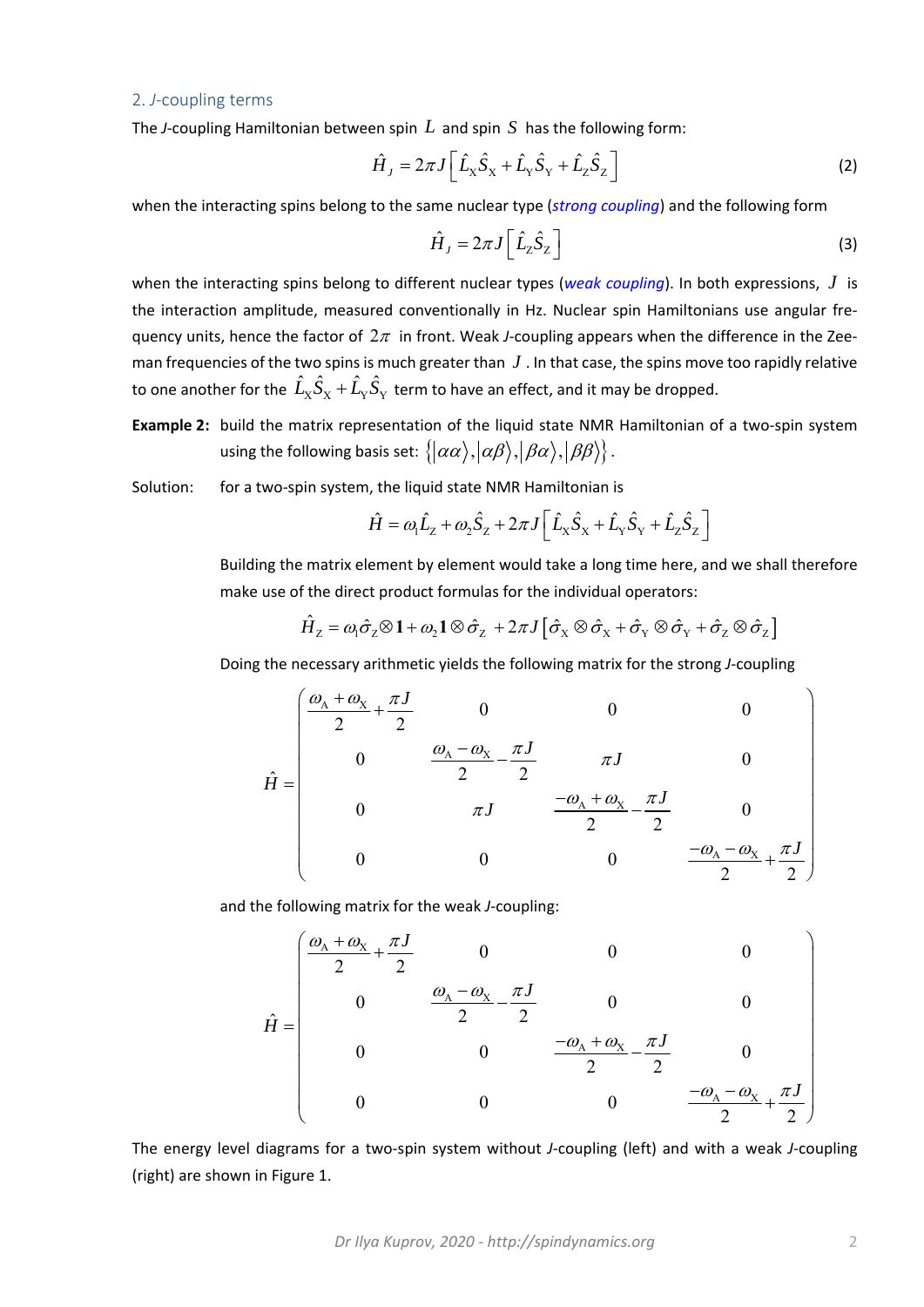

*Figure 1. Energy level diagrams for an uncoupled (left) weakly J‐coupled (right) AX spin systems.* 

# 3. Roof effect

The presence of  $\hat{L}_\mathrm{X} \hat{S}_\mathrm{X} + \hat{L}_\mathrm{Y} \hat{S}_\mathrm{Y}$  component leaves the outer energy levels unchanged, but the inner two levels mix. The result (after a lot of mathematics that we shall skip) is a change in the intensity of the four transitions (Figure 2). This is colloquially referred to as the *roof effect*.



*Figure 2. An illustration of the effect of the XX and the YY terms in Equation* (2) *on the relative intensities of the spectral lines in a strongly coupled AB spin system.*